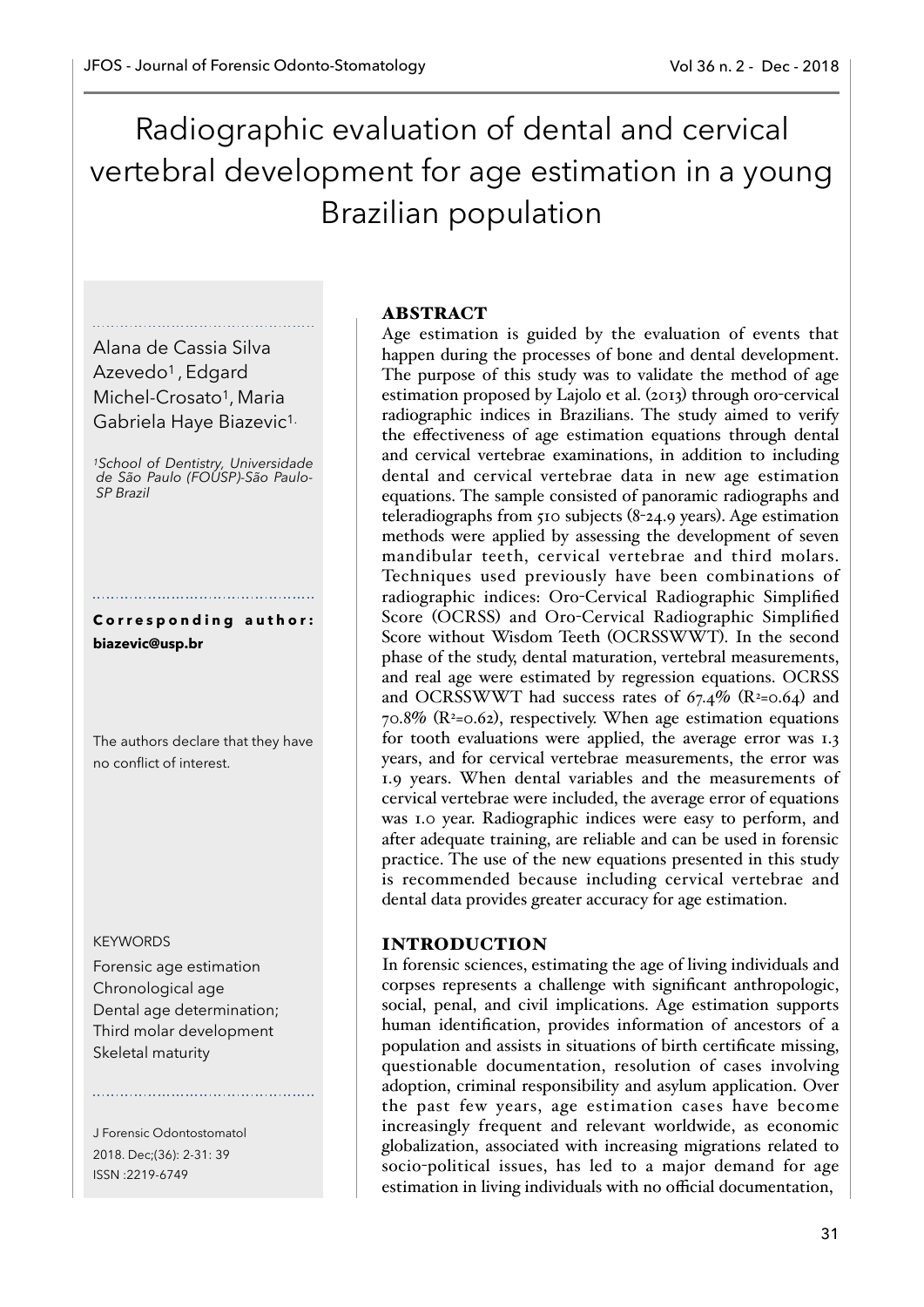particularly children and adolescents.1,2 To this end, it is necessary to develop highly accurate and reliable non-invasive methods.

Given the current global context, there is an increase in the number of requests for medical and dental experts to establish an individual's chronological age by using age estimation techniques.3,4 Methods employed are based on determining biological age through the evaluation of teeth and bone structure development.

Tooth eruption and mineralization are widely studied parameters in radiographic images and are successfully applied to estimate chronological age. When tooth development is finishing, dental age estimation becomes much more difficult. The third molar mineralization is the last option of age estimation by teeth, however variability of third molars morphology is usual and it is often an absent tooth. In addition to teeth, modification in the size and shape of cervical vertebrae from birth to bone maturity is an important indicator of bone development, which can be evaluated using lateral teleradiography.

Despite the various studies and age estimation methods already published, there is still great variability between estimated and chronological ages. 5 In this context, association between age estimation methods – dental and bone – leads to better results, the verification of possible discrepancies, and the evaluation of developmental differences between sexes.<sup>6</sup>

To improve results obtained by age estimation studies, research that assesses the developmental stages of different human body structures, and not only teeth, can potentially contribute to a greater reliability of age estimation through x-ray analysis, which is commonly requested in clinical practice. In the pilot study carried out by Lajolo et al. (2013) in Italian caucasians,<sup>5</sup> two new oro-cervical radiographic indices – oro-cervical radiographic simplified score and oro-cervical radiographic simplified score without wisdom teeth – were developed to facilitate, expedite, and increase age estimation reliability.

Given the relevance of assessing more than one anatomical structure and considering the possibility of technical improvements to achieve better results, as well as the importance of validity and reliability tests for age estimation methods in different population groups, the first phase objectives of this study consisted of validating an age estimation method using oro-cervical radiographic indices in a Brazilian mixed population without definition of a specific race, as well as assessing the relationship

between chronological and estimated age by using the indices. In the second phase, this study assessed the effectiveness of regression equations for age estimation through the dental examinations described by Chaillet & Demirijan<sup>7</sup> and the equations to estimate age by examining cervical vertebrae developed by Caldas et al.,<sup>8</sup> in addition to devising new equations by including dental records and cervical measurements from previous methods.

## MATERIALS AND METHODS

This research was submitted and approved by the Ethics and Research Committee of Faculty of Dentistry of University of São Paulo, and was approved by opinion No. 754.502.

The study sample consisted of a total of 1020 radiographic images (510 panoramic radiographs and 510 lateral teleradiographs) from 510 Brazilian individuals aged between 8 and 24.9 years, stratified by sex (female and male) and age group, a total of seventeen groups, each one with the same number of female and male. All radiographic images were obtained previously at Rizzo Clinic – Digital Dental Radiology – located in the city of Feira de Santana (Bahia) – for clinical diagnosis and orthodontic treatment reasons. Panoramic radiographs and teleradiographs were selected from each participant, simultaneously gathered from the collection of images and assessed in this study exclusively for the purpose of age estimation.

#### *Use of oro-cervical radiographic indices – Phase I*

In order to apply the radiographic index methodology proposed by Lajolo et al.,5 the following age estimation methods were initially applied: Demirjian's Method (DM)9 to estimate the age of the seven lower teeth from the left side; the Cervical Vertebral Maturation Method (CVM);<sup>10</sup> and the Demirjian method modified by Mincer et al.<sup>11</sup> to estimate the age of third molar development (TMD). Following the evaluation of the radiographs and the application of the previously described methods, the two oro-cervical radiographic scores proposed by Lajolo et al.5 were applied. The Oro-Cervical Radiographic Simplified Score (OCRSS) is based on the sum of the scores adopted for the three previously applied techniques. The second index – Simplified Oro-Cervical Radiographic Score Without Third Molar (OCRSSWWT) – is derived from the combination of the first two methods mentioned above.

Therefore, the sum of the values for the simplified scores obtained for each method corresponds to the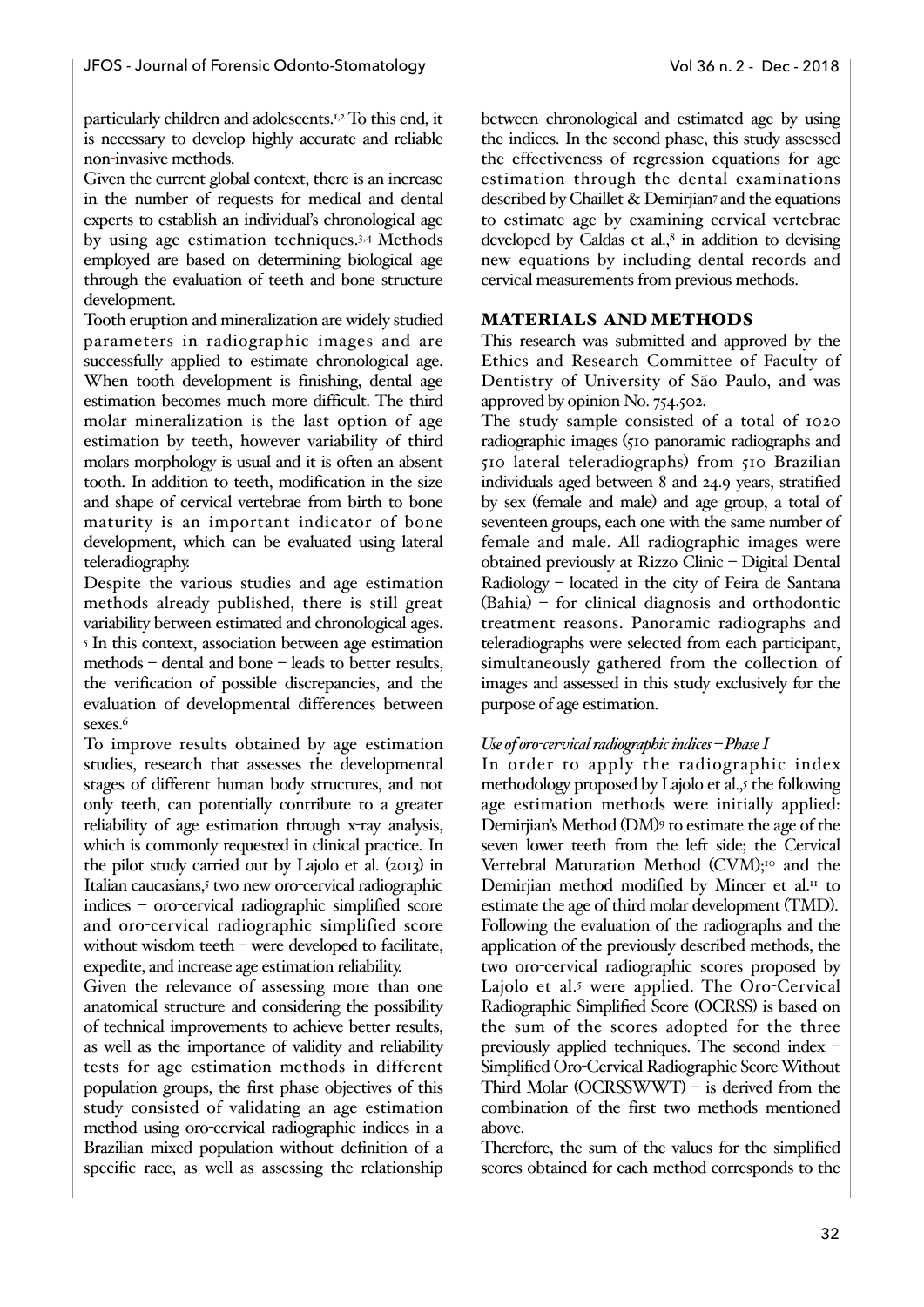radiographic index scores. Based on the simplified values of the oro-cervical radiographic scores, the study sample was divided into three (3) groups (A, B, and C), which represented the increase in chronological age. Group A includes individuals aged 8-13.9 years, group B includes adolescents aged 14-17.9 years, and group C includes individuals aged 18-24.9 years (Figure 1). In order to compare the classification generated by the scores, chronological ages of the studied population were also distributed into groups A, B, and C to allow for the assessment of the accuracy rate of the scores provided by the radiographic indices.

#### *Use of regression equations for age estimation – Phase II*

For age estimation using equations, the model established by Chaillet and Demirjian7 was used. Eight lower teeth from the left side (central incisor to the third molar) were assessed and a score was given for the maturation of each tooth according to tables recommended by the technique. Next, the scores of each of the 8 teeth were summed to obtain a Total Maturity Score (S). The S value was used in regression formulae and chronological ages were estimated for all study participants.

To estimate age through cervical vertebrae using the equations by Caldas et al.,8 digital lateral teleradiographs were analyzed using the ruler tool in Adobe Photoshop CS6 (Adobe Systems Inc., USA) and, according to the technique, the following measurements were carried out: anterior height of the vertebral body (AH), vertebral body height (H), posterior vertebral body height (PH), and anteroposterior vertebral body length (AP), in the third and fourth cervical vertebrae. After all measurements

were taken, regression equations were applied, and chronological ages were estimated for all study patients.

## *Reliability assessment and statistical analysis*

Prior to the analysis of the radiographic images, examiners underwent a period of study and improvement of techniques. The inter-examiner concordance test used a blind methodology and two independent and experienced examiners to apply the age estimation methods.

The data for statistical calculations were entered in Microsoft Excel (Microsoft Co., Redmond, USA) and analyzed using MedCalc v16.4.3 (MedCalc Software, Ostend, Belgium). To assess the reliability of radiographic indices, the Kappa coefficient was calculated for intra and inter-examiner data. A descriptive statistical analysis of the sample was carried out using mean, standard deviation, minimum, and maximum values. Determination coefficients  $(R<sup>2</sup>)$  for the age estimation methods, accuracy rates of radiographic scores, mean error, and regression equations were also determined. The level of significance for the tests was set at 5%.

## **RESULTS**

## *Oro-cervical radiographic indexes results*

Overall intra-examiner and inter-examiner reliability for the OCRSS was 0.91 (p<0.001; CI 95% = 1.0–0.71) and 0.85 (p<0.001; CI  $95\% = 1.0 - 0.66$ ), respectively. For the OCRSSWWT, intra-examiner Kappa coefficient was 0.83 (p<0.001; CI  $95\%$  = 1.0–0.61) and inter-examiner Kappa coefficient was 0.73 (p<0.001;  $CI$  95% = 0.92-0.53).

|  | Table I . Characterization of the sample studied by chronological age group, OCRSS, and OCRSSWWT. |  |  |
|--|---------------------------------------------------------------------------------------------------|--|--|
|  |                                                                                                   |  |  |

|                  | N          | <b>Mean</b> | <b>SD</b> | <b>Minimum</b> | <b>Maximum</b> |
|------------------|------------|-------------|-----------|----------------|----------------|
| Real age group A | 180        | 10.970      | 1.6979    | 8.000          | 13.920         |
| Real age group B | <b>I2O</b> | 15.991      | 1.1265    | 14.000         | 17.920         |
| Real age group C | <b>210</b> | 21.510      | 1.9905    | 18.000         | 24.920         |
| <b>OCRSSA</b>    | 98         | 10.003      | 1.4052    | 8.000          | 14.000         |
| <b>OCRSS B</b>   | 256        | 15.976      | 3.6285    | 9.170          | 24.830         |
| <b>OCRSS C</b>   | 156        | 21.342      | 2.3187    | 15.830         | 24.920         |
| <b>OCRSSWWTA</b> | 167        | II.092      | 2.1303    | 8.000          | 19.420         |
| <b>OCRSSWWTB</b> | II4        | 17.393      | 3.8411    | 9.580          | 24.830         |
| <b>OCRSSWWTC</b> | 229        | 19.933      | 3.0727    | 12.750         | 24.920         |

A = 8 – 13.9 years, B = 14 – 17.9 years, C = 18 – 24.9 years, SD = standard deviation, OCRSS = oro-cervical radiographic simplified score, OCRSSWWT = oro-cervical radiographic simplified score without wisdom teeth.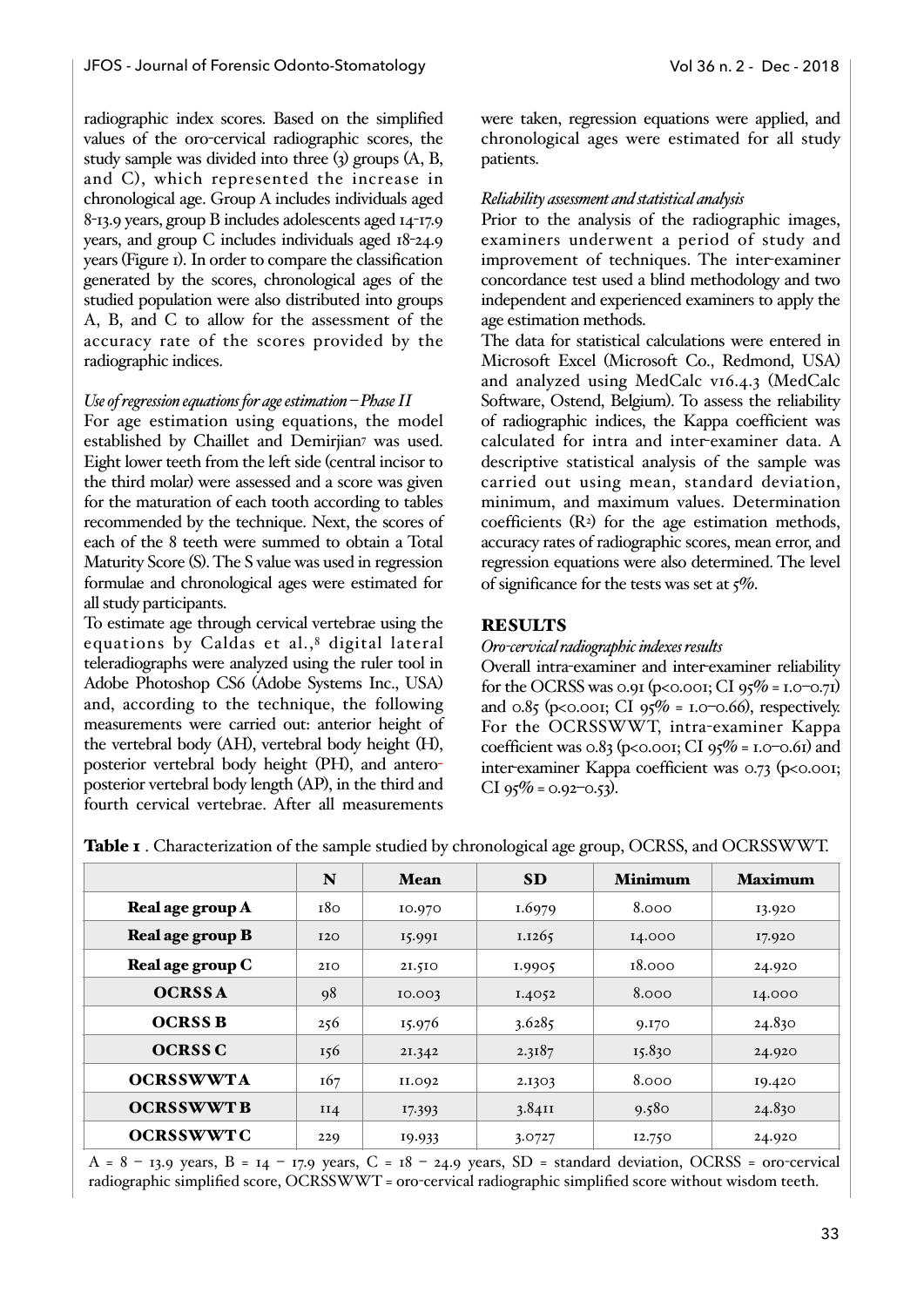The characteristics for the studied population and its distribution based on chronological ages using OCRSS and OCRSSWWT, are reported in Table 1. Distribution of the number of individuals in both the OCRSSWWT and the real age

groups A, B, and C was more similar when compared to the distribution of individuals in the OCRSS groups. However, the mean estimated ages using OCRSS were closer to the mean chronological age.

Figure 1. Three radiographic methods of age estimation with their respective stages and scoring for obtaining the simplified score proposed by Lajolo et al. (2013)<sup>5</sup>.

|                                                             | Age estimation method                                                                           |        | <b>Dental</b><br>development<br>stage                                               |               | <b>Score</b>   |                             |
|-------------------------------------------------------------|-------------------------------------------------------------------------------------------------|--------|-------------------------------------------------------------------------------------|---------------|----------------|-----------------------------|
|                                                             | <b>Demirjian's Method</b><br>estimation of 7 mandibular teeth<br>(DM)                           | to age | A to G                                                                              | $\rightarrow$ | $\mathbf{0}$   |                             |
|                                                             |                                                                                                 |        | н                                                                                   | $\rightarrow$ | 1              |                             |
|                                                             | <b>Cervical Vertebral Maturation</b><br>Method for skeletal age<br>estimation (CVM)             |        | I to III                                                                            | →             | $\mathbf{0}$   |                             |
|                                                             |                                                                                                 |        | IV                                                                                  | $\rightarrow$ | 1              |                             |
|                                                             |                                                                                                 |        | V to VI                                                                             | $\rightarrow$ | $\overline{2}$ |                             |
|                                                             | Demirjian method modified by<br>Mincer to estimate the age of<br>third molars development (TMD) |        | A and B                                                                             | $\rightarrow$ | 0              |                             |
|                                                             |                                                                                                 |        | C to F                                                                              | $\rightarrow$ | $\mathbf{1}$   |                             |
|                                                             |                                                                                                 |        | G and H                                                                             | $\rightarrow$ | $\overline{2}$ |                             |
| Oro-cervical<br>radiographic<br>simplified score<br>(OCRSS) | <b>Simplified</b><br><b>scores</b>                                                              |        | Oro-cervical radiographic<br>simplified score without<br>wisdom teeth<br>(OCRSSWWT) |               |                | <b>Simplified</b><br>scores |
| <b>OCRSS A</b>                                              | $0 - 1$                                                                                         |        | <b>OCRSSWWT A</b>                                                                   |               |                | $0 - 1$                     |
| <b>OCRSS B</b>                                              | $2 - 4$                                                                                         |        | <b>OCRSSWWT B</b>                                                                   |               |                | $\overline{2}$              |
| <b>OCRSS C</b>                                              | 5                                                                                               |        | <b>OCRSSWWTC</b>                                                                    |               |                | 3                           |

For the assessment of the entire study sample, the accuracy using OCRSS was  $54\%$  for the group aged 8-13.9 years, 86.8% for individuals aged 14-17.9 years, and 67.8% for the group aged  $18$ -24.9 years. The success rate was 67.4% (R<sup>2</sup> = 0.64) across all groups when applying OCRSS. Regarding OCRSSWWT, the accuracy of the method was 85% for group A, 38.5% for group B and 77.4% for group C. The overall accuracy for the OCRSSWWT method was  $70.8\%$  (R<sup>2</sup> = 0.62).

The analysis of results using the OCRSS method for females and males shows a higher accuracy for males  $(70.7\%)$ , except for group B in which the results for females had an accuracy of 90.3% compared to 83.3% for males. According to the OCRSSWWT results, age estimation for males was more accurate for all age groups (A, B, and C), with an average accuracy of  $75.4\%$  for males and 66.1% for females (Table 2).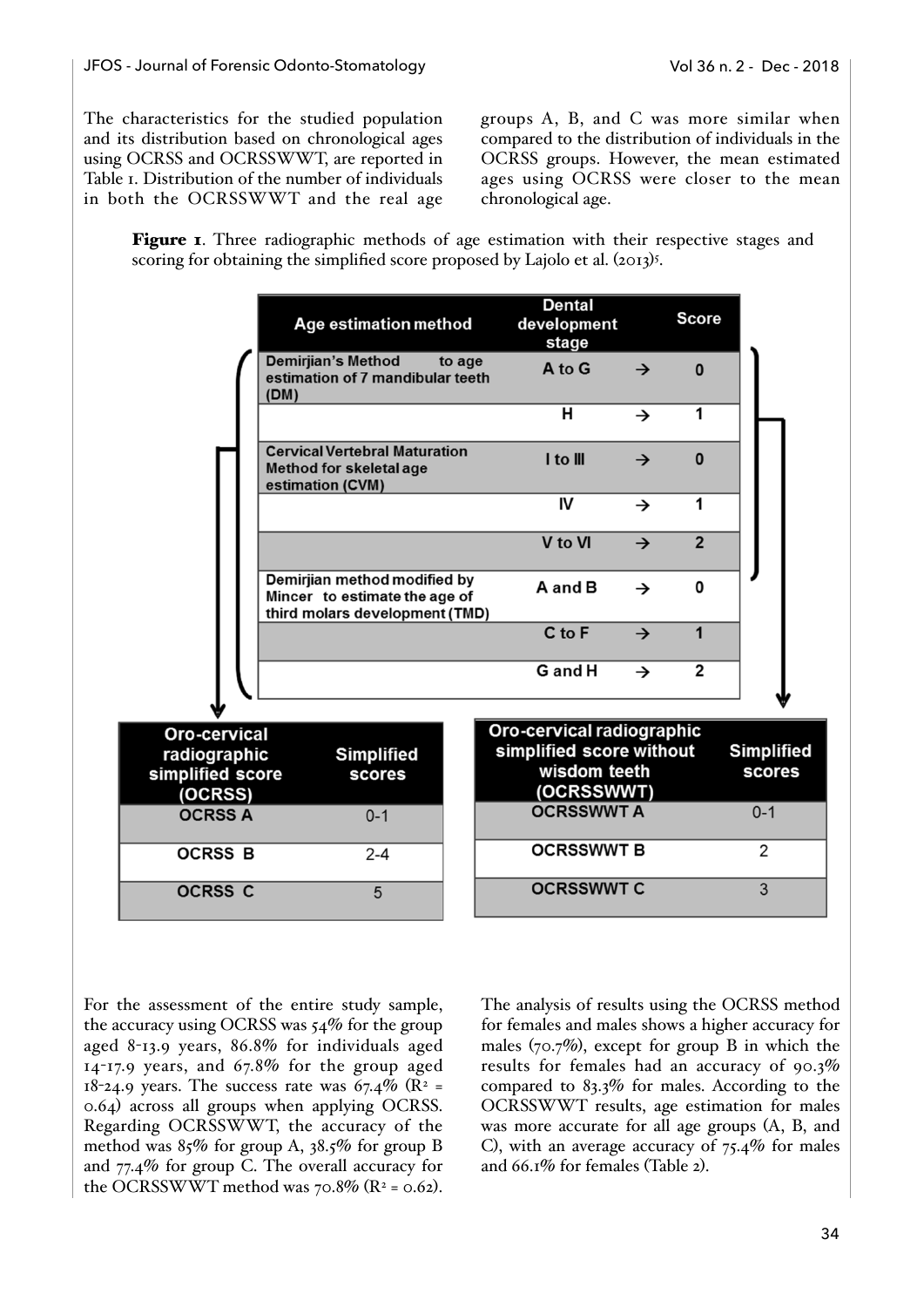|  |  |  | Table 2. Distribution of the sample based on OCRSS and real age, and OCRSSWWT and real age. |  |
|--|--|--|---------------------------------------------------------------------------------------------|--|
|  |  |  |                                                                                             |  |

| <b>OCRSS</b>              |                      | <b>REALAGE</b> |                 |                |
|---------------------------|----------------------|----------------|-----------------|----------------|
|                           | $\mathbf A$          | $\bf{B}$       | $\mathbf C$     |                |
| $\mathbf A$               | 97                   | $\mathbf I$    | $\circ$         | 98             |
| $\bf{B}$                  | 83                   | 106            | 67              | 256            |
| $\mathbf C$               | $\mathsf O$          | 15             | I4I             | 156            |
| <b>Total</b>              | 180                  | <b>I22</b>     | 208             | 510            |
| Hit rate (%)              | 54%                  | 86.8%          | 67.8%           | 67.4%          |
| <b>OCRSSWWT</b>           |                      | <b>REALAGE</b> |                 |                |
|                           | $\mathbf{A}$         | $\, {\bf B}$   | $\mathbf C$     |                |
| $\mathbf A$               | 153                  | <b>I2</b>      | $\mathbf{2}$    | 167            |
| B                         | ${\bf 22}$           | 47             | 45              | II4            |
| $\mathbf C$               | $\mathfrak{S}$       | 63             | 161             | 229            |
| <b>Total</b>              | 180                  | <b>I22</b>     | 208             | 510            |
| Hit rate (%)              | 85%                  | 38.5%          | 77.4%           | 70.8%          |
| <b>OCRSS</b> (Females)    |                      | <b>REALAGE</b> |                 |                |
|                           | $\mathbf A$          | $\bf{B}$       | $\mathbf C$     | <b>Total</b>   |
| $\mathbf A$               | 4 <sup>2</sup>       | $\mathsf O$    | $\mathsf O$     | 4 <sup>2</sup> |
| $\bf{B}$                  | 48                   | 56             | 37              | 14I            |
| $\mathbf C$               | $\circ$              | 6              | 65              | 7 <sub>I</sub> |
| <b>Total</b>              | 90                   | 62             | $_{\rm IO2}$    | 254            |
| Hit rate (%)              | 46.6%                | 90.3%          | 63.7%           | 64.2%          |
|                           |                      |                |                 |                |
| <b>OCRSSWWT</b> (Females) |                      | <b>REALAGE</b> |                 |                |
|                           | $\boldsymbol{\rm A}$ | $\, {\bf B}$   | $\mathbf C$     | <b>Total</b>   |
| $\mathbf A$               | 67                   | $\mathbf{2}$   | $\circ$         | 69             |
| $\bf{B}$                  | $^{\rm I8}$          | 23             | 24              | 65             |
| $\mathbf C$               | 5                    | 37             | 78              | <b>I2O</b>     |
| <b>Total</b>              | 90                   | 62             | IO2             | 254            |
| Hit rate (%)              | 74.4%                | $37.1\%$       | 76.5%           | $66.1\%$       |
| <b>OCRSS</b> (Males)      |                      | <b>REALAGE</b> |                 |                |
|                           | $\mathbf A$          | $\, {\bf B}$   | $\mathbf C$     | <b>Total</b>   |
| $\mathbf{A}$              | 55                   | $\mathbf I$    | $\circ$         | 56             |
| $\bf{B}$                  | 35                   | 50             | 30 <sup>°</sup> | II5            |
| $\mathbf C$               | $\circ$              | 9              | 76              | 85             |
| <b>Total</b>              | 90                   | 60             | 106             | 256            |
| Hit rate (%)              | 61.1%                | $83.3\%$       | 71.7%           | 70.7%          |
| <b>OCRSSWWT</b> (Males)   |                      | <b>REALAGE</b> |                 |                |
|                           | $\mathbf{A}$         | $\bf{B}$       | $\mathbf C$     | <b>Total</b>   |
| $\mathbf A$               | 86                   | IO             | $\mathbf{2}$    | 98             |
| ${\bf B}$                 | $\overline{4}$       | 24             | 2I              | 49             |
| $\mathbf C$               | $\mathsf O$          | 26             | 83              | 109            |
| <b>Total</b>              | 90                   | 60             | 106             | 256            |

Group A = 8 – 13.9 years, Group B = 14 – 17.9 years, Group C = 18 – 24.9 years, OCRSS = oro-cervical radiographic simplified score, OCRSSWWT = oro-cervical radiographic simplified score without wisdom teeth.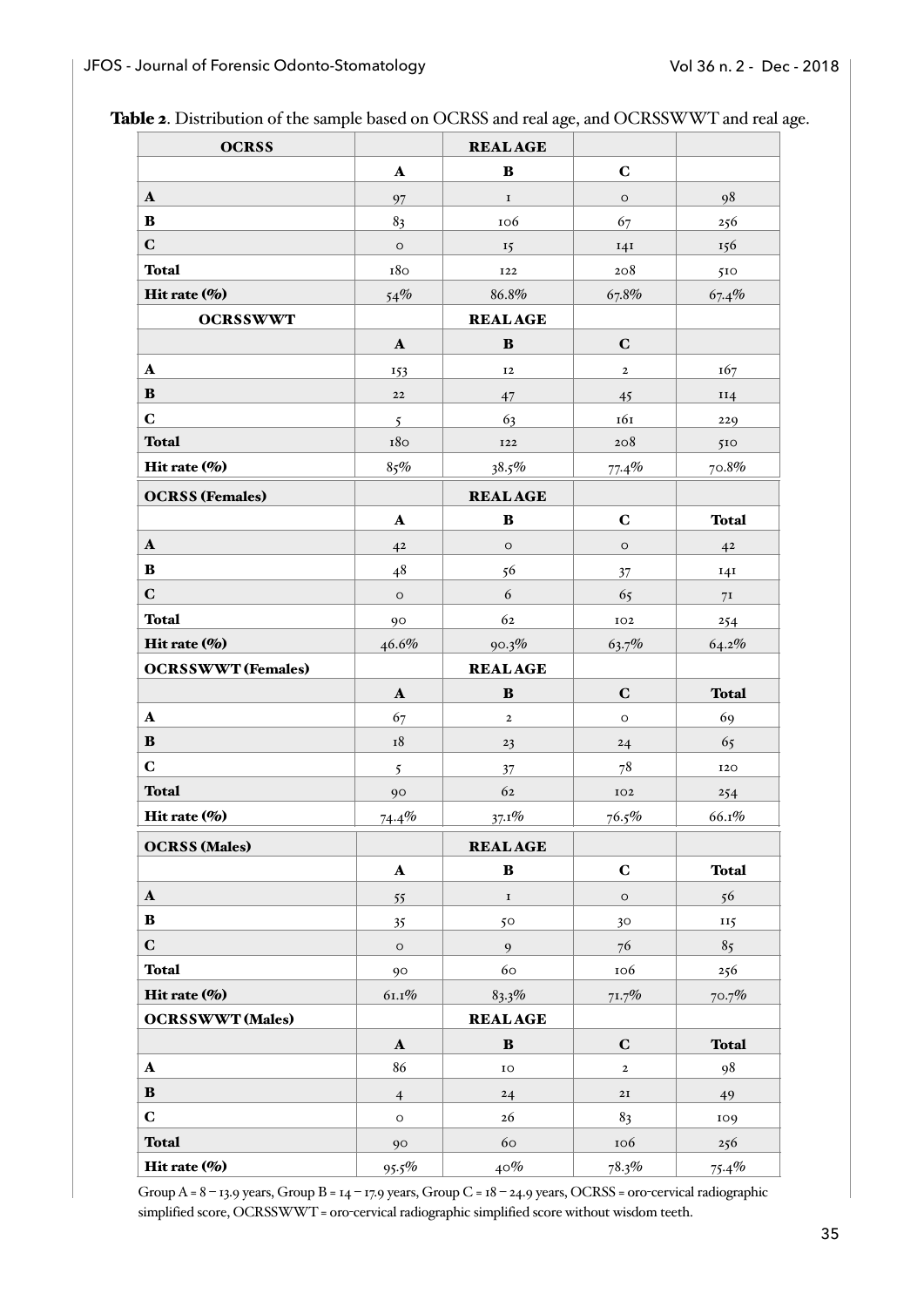To determine how much of the chronological age variability could be explained by the individual and combined age estimation methods, the adjusted determination coefficients were calculated. The  $R^2$  value of the DM was 69%, higher than the value of 46% found for CVM. The method that detected maturation stages of

the third molar showed the highest determination coefficient  $(R^2 = 0.83)$ . For the radiographic indices associated with the previously mentioned methods, the R<sup>2</sup> value for OCRSS was 0.64 and 0.62 for OCRSSWWT.

## *Results concerning the use of linear regression equations for age estimation*

The use of age estimation equations described by Chaillet and Demirjian7 for the whole study sample (510 participants), showed a maximum age prediction limit of 16 years using this technique. For the method of Caldas et al., $8$  the maximum value of estimated age was approximately 19 years. Although the equations were used for the whole sample (8-24.9 years), for analyzing the data, the group corresponding to the age group of 8 to 18 years (300 individuals) was selected.

A comparison between chronological age and age estimated by the two equations (scoring eight lower teeth on the left side and measuring cervical vertebrae) was carried out using the Mean Squared Error (MSE) for each method, calculated as follows:

$$
MSE = \frac{1}{n} \sum (Chronological Age - Age predicted by the equation)^2
$$

The MSE for the equations of Chaillet and Demirjian7 was 1.65. A Mean Error (ME) of 1.29 was obtained by applying the square root  $(\sqrt{v})$ , i.e., on average, this method showed an error of 1.3 years. For the equations developed by Caldas et al., $8$  the MSE was 3.57 and ME was equal to 1.9 years older or younger than the chronological age. With the aim of developing new age estimation equations, a linear regression model was used, with chronological age as the dependent variable and using the same variables adopted by Caldas et al.<sup>8</sup> and Chaillet and Demirjian7 as independent variables, in addition to their interactions with the variable 'sex'. The estimated parameters of the final model are reported in Table 3.

The new equations developed from the combination of variables obtained by dental measurements and cervical vertebrae are:

**Chronological age (female)** =  $-285.6183 + 2.699277$  x (AH3/AP3) + 0.451021 x (AH4/AP4) + 0,0007371 x (S value3) - 0.1637731 x (S value2) + 12.05215 x (S value).

**Chronological age (male)** =  $-215,7111 + 1.755609$  x (AH3/AP3) + 1.564029 x (H4/AP4) + 0,0005675 x (S value3) - 0,1251991 x (S value2) + 9.181172 x (S value).

For this proposed model, the MSE was 1.016; with a square root of 1.008 years. Thus, the new equations in this study showed an average error

of 1.04 year (Table 4). Therefore, the equations produced estimated ages with high accuracy when compared to the equations which used individual age markers.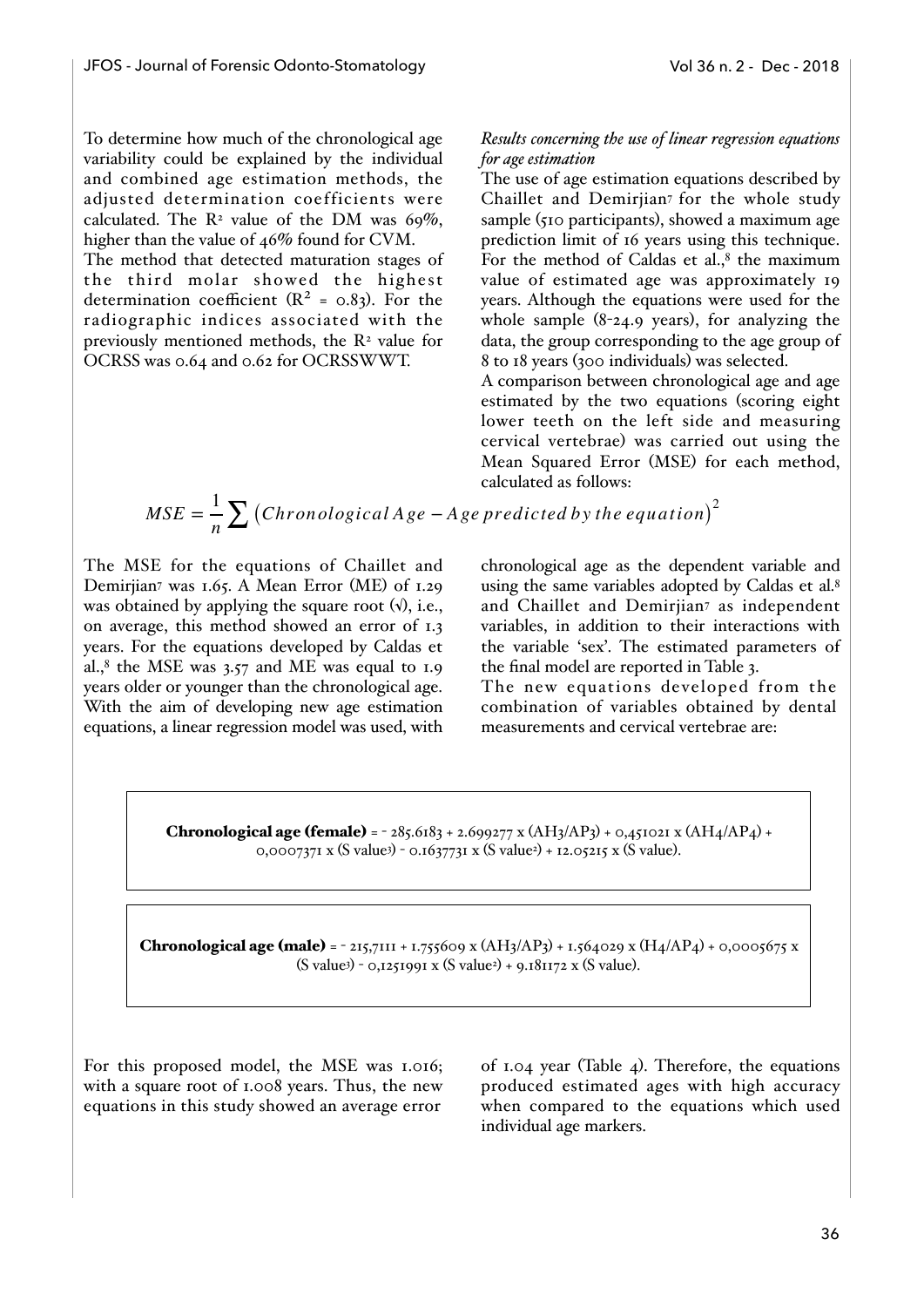| <b>Estimated coefficients</b>       | <b>Estimated</b> | <b>Standard error</b> | t value | <b>P</b> value |
|-------------------------------------|------------------|-----------------------|---------|----------------|
| Intercept: Female                   | $-285.6183$      | 38.9638               | $-7.33$ | 0.000          |
| (AH <sub>3</sub> /AP <sub>3</sub> ) | 2.699277699      | 1.569079              | 0.28    | 0.087          |
| $(AH_4/AP_4)$                       | 0.451021         | 1.623739              | 9,61    | 0.000          |
| (S value <sup>3</sup> )             | 0.0007371        | 0.0000767             | $-8.79$ | 0.000          |
| (S value <sup>2</sup> )             | $-0.1637731$     | 0.0186311             | 8.10    | 0.000          |
| (S value)                           | 12.05215         | 1.487366              | $-7.33$ | 0.000          |
| Intercept: Male                     | $-215.7111$      | 38.9147               | $-5.54$ | 0.000          |
| (AH <sub>3</sub> /AP <sub>3</sub> ) | 1.755609         | 1.160963              | 1.5I    | 0.132          |
| $(H_4/AP_4)$                        | 1.564029         | 2.413496              | 0.65    | 0.518          |
| (S value <sup>3</sup> )             | 0.0005675        | 0.0000809             | 7.02    | 0.000          |
| (S value <sup>2</sup> )             | -0.1251991       | 0.0192922             | $-6.49$ | 0.000          |
| (S value)                           | 9.181172         | 1.511698              | $-6.07$ | 0.000          |

Table 3. Estimated parameters for the new proposed model for age estimation by including dental and cervical vertebrae data.

 $AH_3$  = distance from the top of the front part to the tangent of the third vertebrae lower part,  $AP_3$  = Antero-posterior distance at middle of third cervical vertebral body; AH4 = distance from the top of the front part to the tangent of the fourth vertebrae lower part, AP4 = Antero-posterior distance at middle of fourth cervical vertebral body, S value = Total maturity score of the eight lower teeth.

Table 4. Results regarding the mean square error (MSE) and mean error (ME) of the age estimation equations applied in this study.

| Age range                     | <b>Equations of</b><br><b>Chaillet and</b><br>Demirjian (2004) |      | <b>Equations of Caldas</b><br>et al. (2007) |           | <b>Equations with</b><br>methods<br>association |           |
|-------------------------------|----------------------------------------------------------------|------|---------------------------------------------|-----------|-------------------------------------------------|-----------|
|                               | <b>MSE</b>                                                     | ME   | <b>MSE</b>                                  | <b>ME</b> | <b>MSE</b>                                      | <b>ME</b> |
| $8 - 18$ years<br>$(n = 300)$ | 1.65                                                           | I.20 | 3.57                                        | 1.89      | I.0I                                            | I.04      |

MSE = mean square error, ME = mean error.

# DISCUSSION

In a pilot study with sixty Italians,<sup>5</sup> the intra and inter-examiner reliability of radiographic indices were not evaluated, being one of limitations presented by the authors. In the present study, the reproducibility tests of the method were performed and it was found that the OCRSS and OCRSSWWT showed a satisfactory intra and inter-examiner agreement.

The accuracy of the OCRSSWWT method for group A  $(8-13.9 \text{ years})$  was  $85\%$ , higher than the 54% accuracy of the OCRSS method, confirming the hypothesis that in many cases, the assessment of the development stage of third molar results in an over-estimation of the chronological age due to its advanced maturation, which can be compatible with an age above the real age of a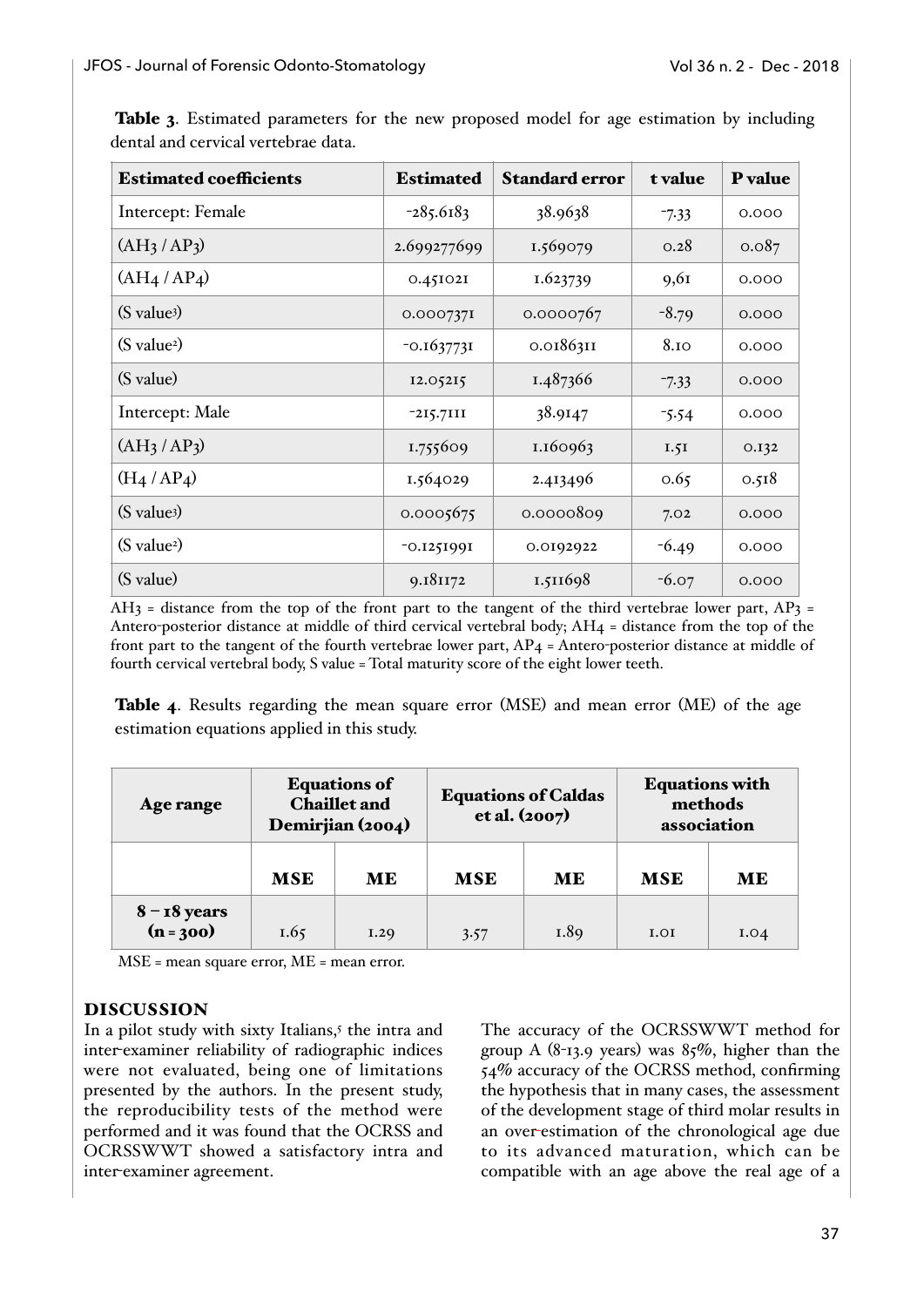child or adolescent. Aynsley-Green et al.<sup>12</sup> emphasized the possibility of attributing a more advanced age to individuals who presented early maturation and, nevertheless, a lower chronological age regarding their development stage.

In general, the index which did not evaluate third molars (OCRSSWWT), produced more accurate results. However, it is important to note that accuracy was greater for OCRSS group B, which suggests the importance of assessing third molar mineralization for the age group between 14-17.9 years. For OCRSSWWT group C, accuracy was 77.4 %, with some cases of individuals in group B and a few in group A. In the pilot study, $5$  ages of individuals between 18-24.9 years were also underestimated. One possibility to improve results for individuals between 18 and 21 years of age consists of examining both the third molars and the clavicle, so that combination of these two methods produces better results.13 Clavicular epiphysis can be easily examined in dry bone or through imaging with computed tomography.14,15

Martrille et al.<sup>16</sup> recommend that a large number of dental and skeletal indicators should be used to estimate chronological age. However, to increase the potential of each method, the final assessment should consider the method or methods with higher accuracy for a particular age group.

According to the guidelines of previous studies, 17,18 to improve the performance of research in age estimation, a study sample should consist of females and males distributed in age groups with equal numbers in order to compose a more homogeneous sample group, thus favoring more reliable statistical results. However, the radiographic indices proposed by Lajolo et al.5 categorize individuals into groups A (8 to 13.9 years), B ( $I_4$  to 17.9 years), and C ( $I_8$  to 24.9 years), that is, combine several age groups into a single group. For many individuals over 21 years of age, dental and vertebral maturation have already been completed. Moreover, age estimation by these intervals has the complicating factor of the analysis of individuals who are close to the cut-off points between groups, since it is common for these individuals to have their ages over-estimated for the adjacent age group.19

Females ages were over-estimated more often and therefore had lower accuracy compared to male ages, which can possibly be explained by hormonal factors that result in an earlier maturation of females, leading to an overestimated age.5 These findings corroborate previously published results,<sup>20,21</sup> in which all variables for age estimation showed higher accuracy in males in comparison with females, since females reached maturation stages earlier than males.

The accuracy of each method in estimating chronological age through the stages of development of biological characteristics is limited, since it is necessary to consider biological variability and variation of maturation rates among individuals of the same age. Acceleration or delay of biological development of the different structures of the human body does not proceed in perfect agreement, the combination of more than one age estimation technique can provide results of estimated ages with more accuracy when compared to the practice of an isolated method, where error variance tends to be greater.13,22 Association of methods can improve results to discriminate whether an individual is under or over 18 years old, this critical age represents the imputability age in Brazil and other countries in South America. In this sense, a method of age estimation with regression equation seems to be better to predict age than only scores classification, since difficulty is on the threshold of 18 years.

In this work, equations that evaluated dental characteristics presented an average error lower than the equations that only analyzed measurements of the cervical vertebrae. When we tested a new model with the combination of the data from the vertebrae and the teeth, the error was attenuated and the model produced age estimates with an average error equal to 1 year. Therefore, the new equations presented in this work produced estimated ages with greater accuracy when compared to the equations that used individual age markers. This result is in accordance with previous studies,<sup>23-25</sup> which state that the use of regression equations using a combination of data from different anatomical structures has the ability to reduce errors in the estimated age group by reducing global variability. It is important to mention that the newly developed formulae including dental and skeletal variables were adjusted according to the sample in our study, which favours the results. Thus, it is recommended that future research apply these equations to a new, independent sample.